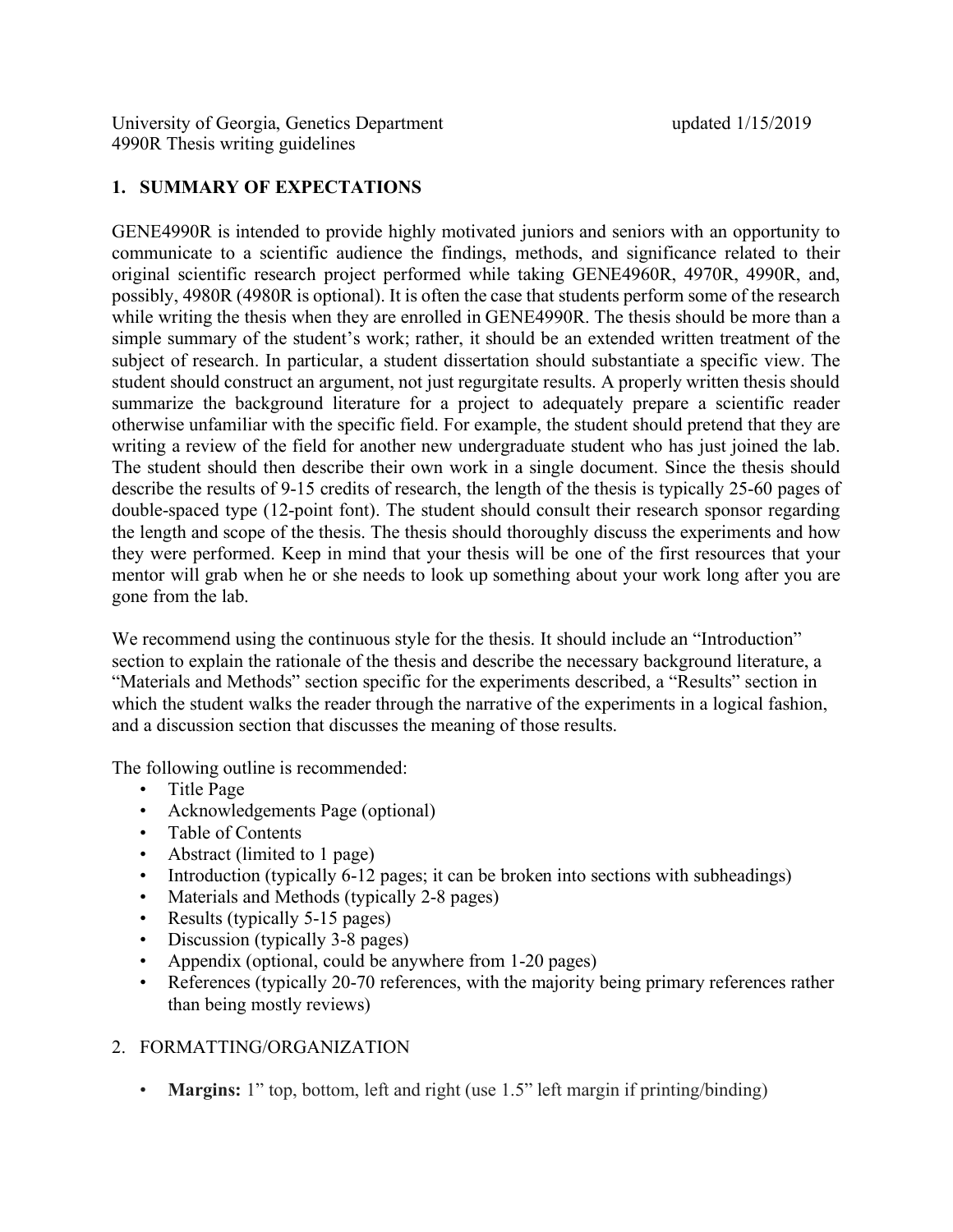- **Header/Footer:** 0.5-1"
- **Page numbers:** Bottom middle, beginning on the first page (1, 2, 3, etc.).
- **Font:** 12pt. easily read fonts like Times New Roman or Arial.
- Follow proper nomenclature and terminology rules for your discipline. Abbreviations should be defined the first time you use them in the text.
- **Title page:** 
	- $\checkmark$  Title (a meaningful, accurate description of the content of your research).
	- $\checkmark$  Your full, legal name.
	- $\checkmark$  "Submitted to the Department of Genetics in Partial Fulfillment of the Requirements for the Degree of," then list your degree and major.
	- $\checkmark$  "University of Georgia, Department of Genetics"
	- $\checkmark$  "Written under the direction of" then your thesis advisor's name, degree, and departmental and university affiliation.
- **Abstract page**: Provides a succinct summary of the dissertation, summarizing clearly the problem or problems examined, the methods employed, and the major findings. This should be no longer than one double-spaced page.
- **Acknowledgement and/or Dedication** (optional): This is typically a single page recognizing colleagues that supported the work, provided reagents, et cetera. The acknowledgement page is also a place to thank family and friends for their support.
- **Table of contents** (with page references for each item):
	- $\checkmark$  Includes all preliminary and main text sections.
	- $\checkmark$  Includes subsections of Introduction and Results
	- $\checkmark$  Page numbers should form an even column on the right-hand side of the page.

### • **Main Text Section**

### Introduction:

- $\checkmark$  This will often be broken into subsections that cover all of the background topics relevant to the research, that support the hypothesis, and that provide the reader with information required to understand the experiments in the thesis.
- $\checkmark$  This would ideally read like a review article in the field.
- $\checkmark$  This will often include multiple figures that help summarize the background material.

### Main body:

- $\checkmark$  Divided into sections, each having a title page beginning on a new page.
- $\checkmark$  If some of your data has been published, you need to say so. This should be indicated on the title page, with reference to specific figures or sections that have been published.
- $\checkmark$  If some of the data presented in this section is not yours, you should indicate this at the beginning of the Results section, noting the names of the contributors of such data, and with reference to specific figures or sections that were done by these individuals.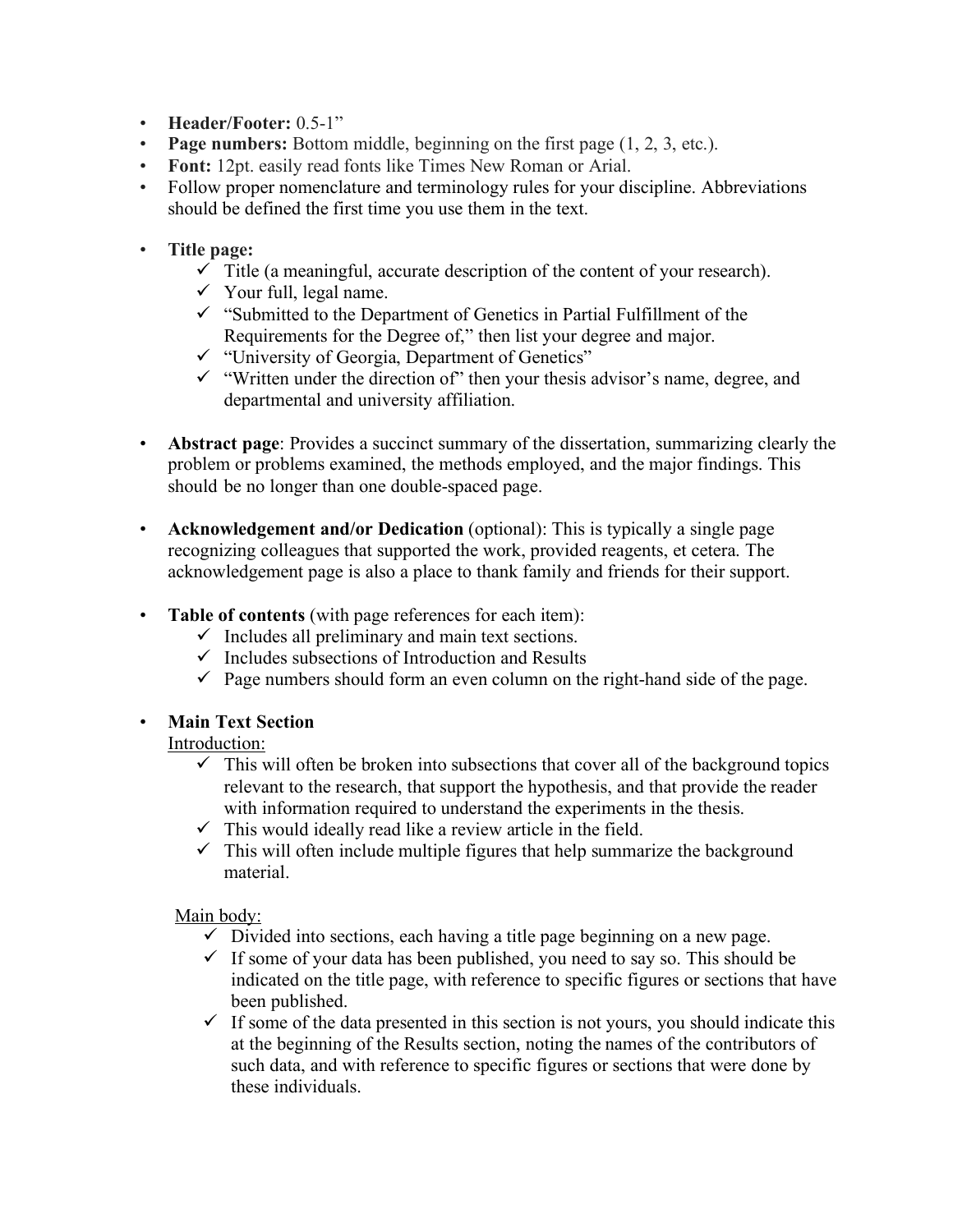# • **Appendices** (optional):

This is the place for experiments and data that do not fit well into the overall narrative of the thesis, but should be included for archival reasons. The format can follow that of the individual sections, but flexibility can be used here.

- **Figures:** Figures must fit within the margins and must be identified. Figures must be uniquely numbered and captioned, using consecutive numbering throughout the thesis/dissertation (e.g. Figure 1, 2, 3, 4, etc.). The number and caption of a figure must be placed below the figure in a consistent manner (i.e. always justified left of figure edge).
- **Tables:** Tables must fit within the 1" margins and must be identified. Tables must be uniquely numbered and captioned, using consecutive numbering throughout (e.g. Table 1, 2, 3, 4, etc.). The number and caption must be placed above the table in a consistent manner (i.e. always justified left of table edge).
- **Citations:** It is preferable to use "author, date" format in the text and follow style for the journal *Cell.* Example of citation format in in "References" section:
	- $\checkmark$  Riolo, R.L., Cohen, M.D., and Axelrod, R. (2001). Evolution of cooperation without reciprocity. Nature *414*, 441–443.

Guidelines for this style can be found at: https://paperpile.com/s/cell-citation-style/

Note: It is often useful and more expedient to use a **citation manager** program that can integrate/work with your word processing application. For example, Endnote is a program available free of charge from the UGA libraries site (Student login required). It has plugins that allow it to work with word processing applications such as Microsoft Word and Apple Pages. Refworks is another available citation manager that may be useful. Information available at: http://guides.libs.uga.edu/citationmanagement

Portions of these guidelines have been adapted from Guidelines from Rutgers University: